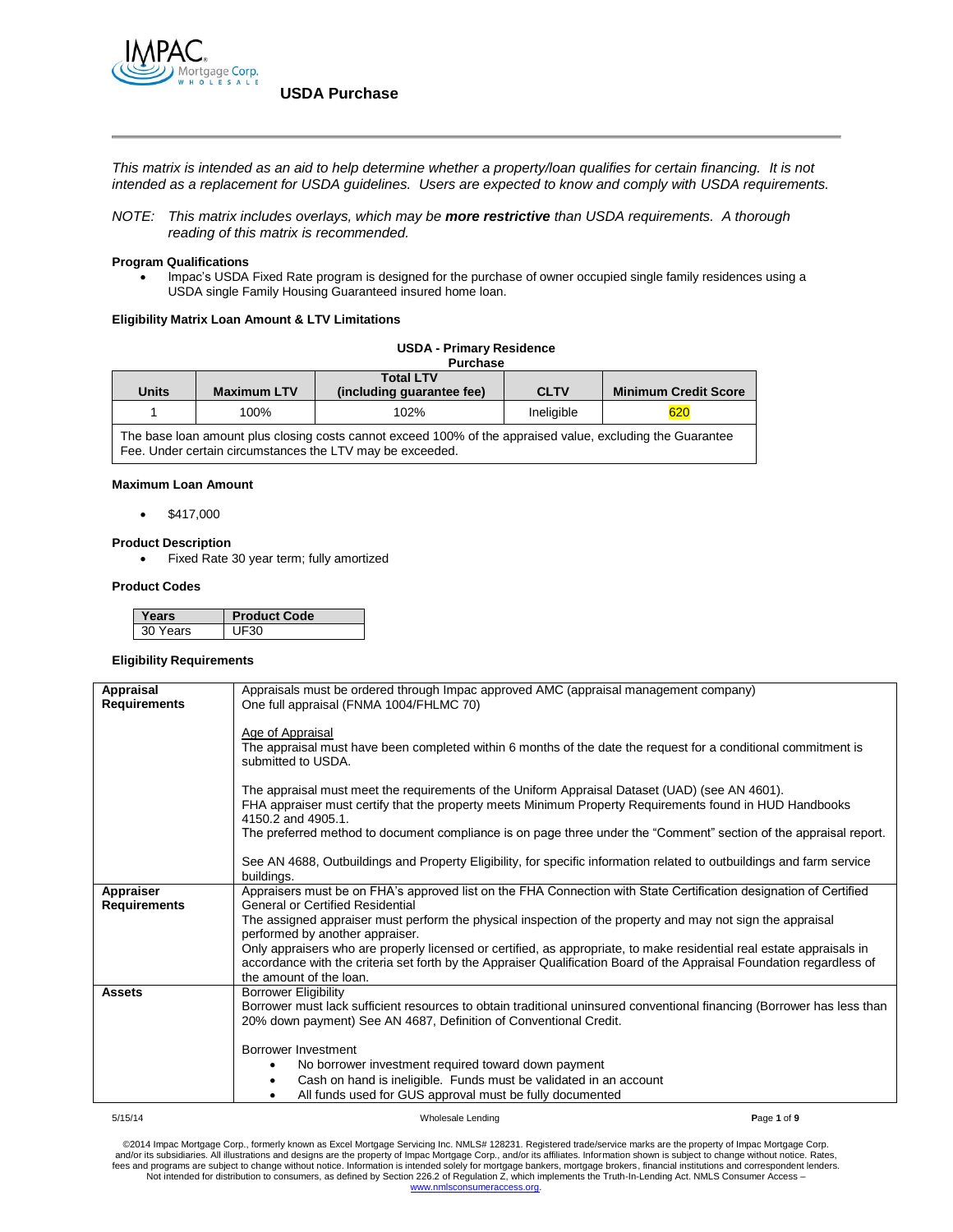

|                             | If the borrower(s) receive any cash back at loan closing, the amount must not exceed the documented<br>$\bullet$<br>contributions made from their own funds for eligible loan purposes (e.g., earnest money deposit,<br>lender/home inspection fees paid out of pocket, etc.). Loan funds or seller paid concessions may not be<br>distributed to the borrower. Loan fees paid by the borrower with credit cards or other short term loans may<br>not be reimbursed at loan closing. |
|-----------------------------|--------------------------------------------------------------------------------------------------------------------------------------------------------------------------------------------------------------------------------------------------------------------------------------------------------------------------------------------------------------------------------------------------------------------------------------------------------------------------------------|
|                             | <b>Seller Contributions</b><br>Maximum 6% (based upon the lesser of the sale price or appraised value)                                                                                                                                                                                                                                                                                                                                                                               |
|                             | Gifts                                                                                                                                                                                                                                                                                                                                                                                                                                                                                |
|                             | Eligible<br>$\bullet$<br>Must fully document the source, transfer and receipt of gift funds. Comply with FHA gift documentation<br>٠<br>requirements.                                                                                                                                                                                                                                                                                                                                |
|                             | Donor must be disinterested third party (may not have an interest in the sale of the property)<br>$\bullet$<br>Donor may not be another person living in the household                                                                                                                                                                                                                                                                                                               |
|                             | Reserves<br>None required<br>$\bullet$                                                                                                                                                                                                                                                                                                                                                                                                                                               |
|                             | <b>Closing Costs</b>                                                                                                                                                                                                                                                                                                                                                                                                                                                                 |
|                             | All closing costs may be financed within allowable LTV maximums, except discount points, unless<br>$\bullet$<br>borrower is below RD low income limit and receives a note rate below the maximum legal rate.<br>All closing costs and prepaids may be paid by seller contribution                                                                                                                                                                                                    |
|                             | Verification of Funds<br>Verification of funds is not required unless the borrower's contribution is greater than 2% of the purchase price in<br>which case the entire amount of borrower's contribution must be verified.                                                                                                                                                                                                                                                           |
| <b>Assumptions</b>          | Ineligible                                                                                                                                                                                                                                                                                                                                                                                                                                                                           |
| <b>Borrower Eligibility</b> | <b>US Citizens</b>                                                                                                                                                                                                                                                                                                                                                                                                                                                                   |
|                             | <b>Permanent Resident Aliens</b>                                                                                                                                                                                                                                                                                                                                                                                                                                                     |
|                             | Verify Alien Registration Card, I-551<br>$\bullet$<br>Must provide valid Social Security number<br>$\bullet$                                                                                                                                                                                                                                                                                                                                                                         |
|                             |                                                                                                                                                                                                                                                                                                                                                                                                                                                                                      |
|                             | Ineligible                                                                                                                                                                                                                                                                                                                                                                                                                                                                           |
|                             | Borrowers who are eligible for uninsured conventional financing (have 20% down payment)<br>$\bullet$                                                                                                                                                                                                                                                                                                                                                                                 |
|                             | Borrowers whose adjusted household income exceeds the Rural Development income limit for the<br>applicable area                                                                                                                                                                                                                                                                                                                                                                      |
|                             | <b>Foreign Nationals</b><br>٠                                                                                                                                                                                                                                                                                                                                                                                                                                                        |
|                             | Full time students                                                                                                                                                                                                                                                                                                                                                                                                                                                                   |
|                             | <b>Inter Vivos Trust</b><br>$\bullet$                                                                                                                                                                                                                                                                                                                                                                                                                                                |
|                             | <b>Land Trusts</b>                                                                                                                                                                                                                                                                                                                                                                                                                                                                   |
|                             | Non-Permanent Resident Aliens                                                                                                                                                                                                                                                                                                                                                                                                                                                        |
|                             | The respective state Rural Development office determines whether First Time Home Buyer (FTHB) education is<br>required.                                                                                                                                                                                                                                                                                                                                                              |
|                             | First Time Home Buyer Education is required in Georgia, Louisiana, and South Carolina<br>Training must be provided by homebuyer counselors that are certified by any of the following:<br>Department of Housing and Urban Development (HUD),<br>NeighborWorks America (NWA),                                                                                                                                                                                                         |
|                             | National Federation of Housing Counselors (NFHC),                                                                                                                                                                                                                                                                                                                                                                                                                                    |
|                             | State Housing Finance Agency or other qualified state organization, or                                                                                                                                                                                                                                                                                                                                                                                                               |
|                             | National American Indian Housing Council (NAIHC).<br>The First Time Home Buyer Education requirement may not be limited to the states mentioned above. Be sure to                                                                                                                                                                                                                                                                                                                    |
|                             | confirm your state's requirements with the local Rural Development office.                                                                                                                                                                                                                                                                                                                                                                                                           |
| Co-borrowers/Co-            | When mandated, a Certification of Completion is required and must be retained in the loan file. Refer to<br>www.rurdev.usda.gov/ (state abbreviation)                                                                                                                                                                                                                                                                                                                                |
| signers                     | Co-borrower must occupy the property<br>$\bullet$<br>Co-borrower must take title to the property AND sign the Note and the Security Instrument<br>$\bullet$                                                                                                                                                                                                                                                                                                                          |
|                             | Co-signors are ineligible<br>٠                                                                                                                                                                                                                                                                                                                                                                                                                                                       |
|                             | The co-borrower cannot be an interested party to the transaction (e.g., seller, builder, real estate agent, etc.)<br>$\bullet$<br>Non-occupant co-borrowers are ineligible<br>٠                                                                                                                                                                                                                                                                                                      |
|                             |                                                                                                                                                                                                                                                                                                                                                                                                                                                                                      |

5/15/14 Wholesale Lending **P**age **2** of **9**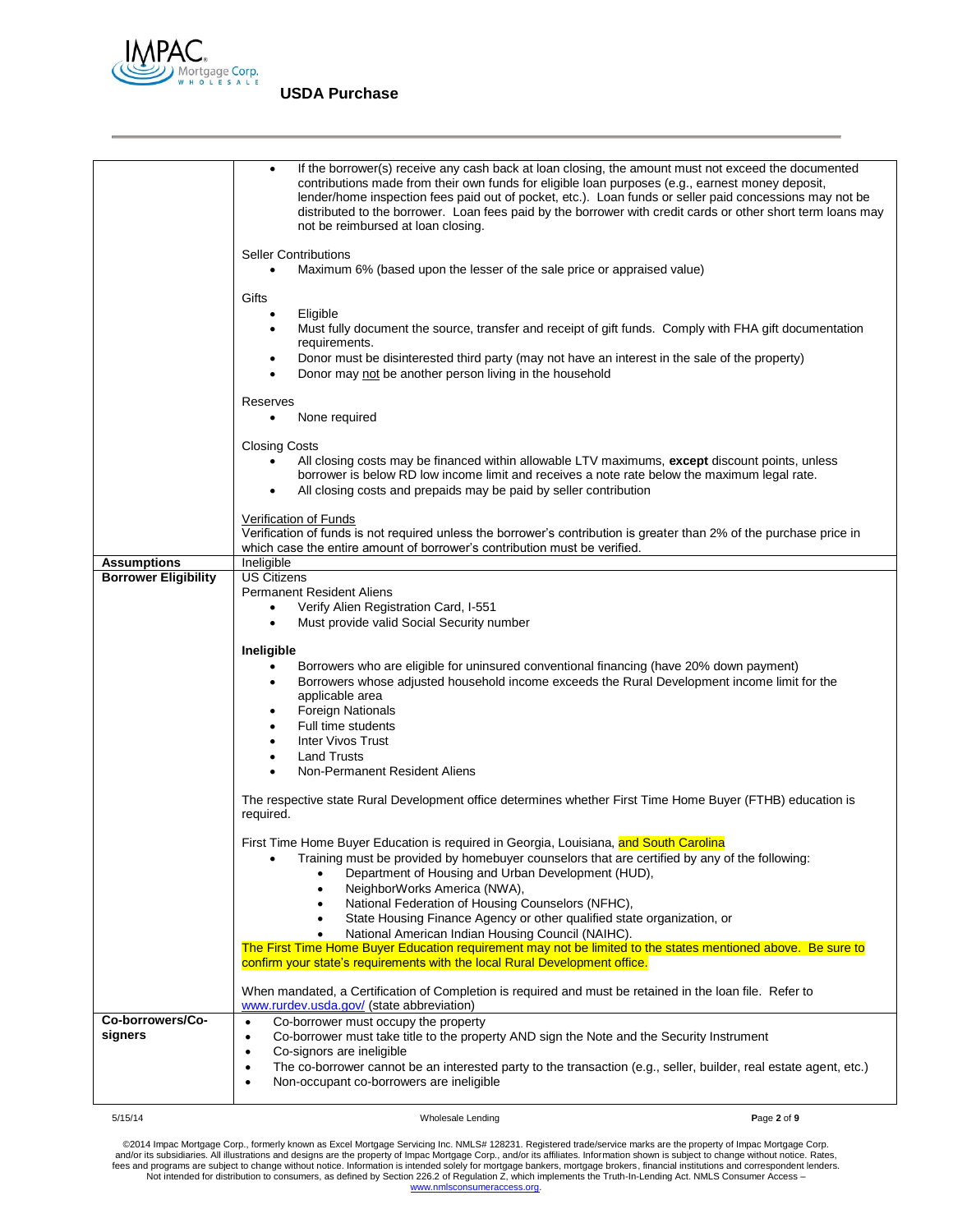

| <b>Credit</b>                     | Minimum Credit Score Requirements                                                                                                                                                                                          |
|-----------------------------------|----------------------------------------------------------------------------------------------------------------------------------------------------------------------------------------------------------------------------|
|                                   | Minimum 620 credit score                                                                                                                                                                                                   |
|                                   | Non-Traditional Credit is ineligible<br>$\bullet$                                                                                                                                                                          |
|                                   | Must receive a clear CAIVRS (Credit Alert Interactive Voice Response System)                                                                                                                                               |
|                                   | <b>Housing Payment History</b>                                                                                                                                                                                             |
|                                   | Mortgage/Rental History:                                                                                                                                                                                                   |
|                                   | GUS Accept/Eligible: Credit evaluated by GUS                                                                                                                                                                               |
|                                   | Bankruptcy/Foreclosure/Deed-In-Lieu                                                                                                                                                                                        |
|                                   | Bankruptcy must have been discharged for more than 36 months                                                                                                                                                               |
|                                   | Foreclosure must have been dismissed for more than 36 months<br>Above is measured by discharge or dismissal date until date of application                                                                                 |
| <b>Escrow Holdback</b>            | Ineligible                                                                                                                                                                                                                 |
| <b>Escrow Waivers</b>             | Ineligible                                                                                                                                                                                                                 |
| <b>Financing Types</b>            | Purchase Mortgages only                                                                                                                                                                                                    |
| Geographic                        | Eligible states are as follows:                                                                                                                                                                                            |
| Locations/<br><b>Restrictions</b> | Wholesale: AK, AL, AR, AZ, CA, CO, CT, DC, FL, GA, IA, ID, IL, IN, KS, KY, LA, MD, MI, MN, MS, MT,<br>$\bullet$<br>NC, ND, NE, NV, OK, OR, SC, SD, TN, TX, UT, VA, WA, WI, WV                                              |
|                                   | Additional restrictions as follows:                                                                                                                                                                                        |
|                                   | Texas Cash-out 50(a)(6) is ineligible<br>State specific regulatory requirements supersede all underwriting guidelines set forth by Impac.                                                                                  |
|                                   |                                                                                                                                                                                                                            |
|                                   | Homes must be located in rural areas. Rural areas include:                                                                                                                                                                 |
|                                   | Open country<br>$\bullet$<br>Populations of 10,000 or less<br>$\bullet$                                                                                                                                                    |
|                                   | Under certain conditions, towns and cities with populations between 10,000 and 25,000                                                                                                                                      |
|                                   | Property eligibility must be verified using the following link:<br>$\bullet$                                                                                                                                               |
| <b>Guarantee Fee</b>              | http://eligibility.sc.egov.usda.gov/eligibility/welcomeAction.do<br>USDA must issue a conditional commitment prior to funding the loan                                                                                     |
|                                   |                                                                                                                                                                                                                            |
|                                   | <b>Up Front Guarantee Fee</b>                                                                                                                                                                                              |
|                                   | The amount of the fee is determined by multiplying the percentage by the total loan amount as follows:                                                                                                                     |
|                                   | New Section 502 Guaranteed Loan - 2% of the <b>total</b> loan amount<br>$\bullet$<br>See below for calculations when Guarantee Fee is paid in cash or financed<br>$\bullet$                                                |
|                                   |                                                                                                                                                                                                                            |
|                                   | When the Guarantee Fee is paid in cash:                                                                                                                                                                                    |
|                                   | Multiply the base loan amount by 2% to arrive at the guarantee fee (102%LTV)<br>$\bullet$<br>Total Loan Amount = Base Loan Amount/0.98<br>$\bullet$                                                                        |
|                                   |                                                                                                                                                                                                                            |
|                                   | When the Guarantee Fee is financed into the loan:                                                                                                                                                                          |
|                                   | Divide the base loan amount by .98 (Base loan amount /0.98) to arrive at the Total Loan Amount including<br>$\bullet$<br><b>Guarantee Fee</b>                                                                              |
|                                   | This will result in a Guarantee Fee of approximately 2.0408%                                                                                                                                                               |
|                                   | <b>Annual Fee</b>                                                                                                                                                                                                          |
|                                   | 0.40% of the outstanding principal balance<br>$\bullet$                                                                                                                                                                    |
|                                   | The annual fee is calculated based on the guaranteed loan amount and on the average annual scheduled                                                                                                                       |
|                                   | unpaid principal balance for the life of the loan.                                                                                                                                                                         |
|                                   | Guarantee Fee and Annual Fee Calculators are available on the USDA LINC Training And Resource Library at:<br>https://usdalinc.sc.egov.usda.gov/USDALincTrainingResourceLib.do. The calculators are in the Loan Origination |
|                                   | section under Documentation and Resources.                                                                                                                                                                                 |
| <b>Income</b>                     | Ability to Repay Income:                                                                                                                                                                                                   |
|                                   | Repayment Income                                                                                                                                                                                                           |
|                                   | Only the income from the borrower(s) on the loan application may be used in calculating the ratios                                                                                                                         |
|                                   | Refer to the Rural Development Instruction 1980-D sections 1980.345, 1980.347, 1980.348 for additional<br>clarification of eligible Annual Income, Adjusted Annual Income and Repayment Income.                            |
|                                   | http://www.rurdev.usda.gov/SupportDocuments/1980d.pdf                                                                                                                                                                      |
|                                   | <b>Employment Gaps - Income Continuity</b>                                                                                                                                                                                 |
|                                   | All gaps in employment of greater than one month over the last two years must be documented.                                                                                                                               |
| 5/15/14                           | Wholesale Lending<br>Page 3 of 9                                                                                                                                                                                           |
|                                   |                                                                                                                                                                                                                            |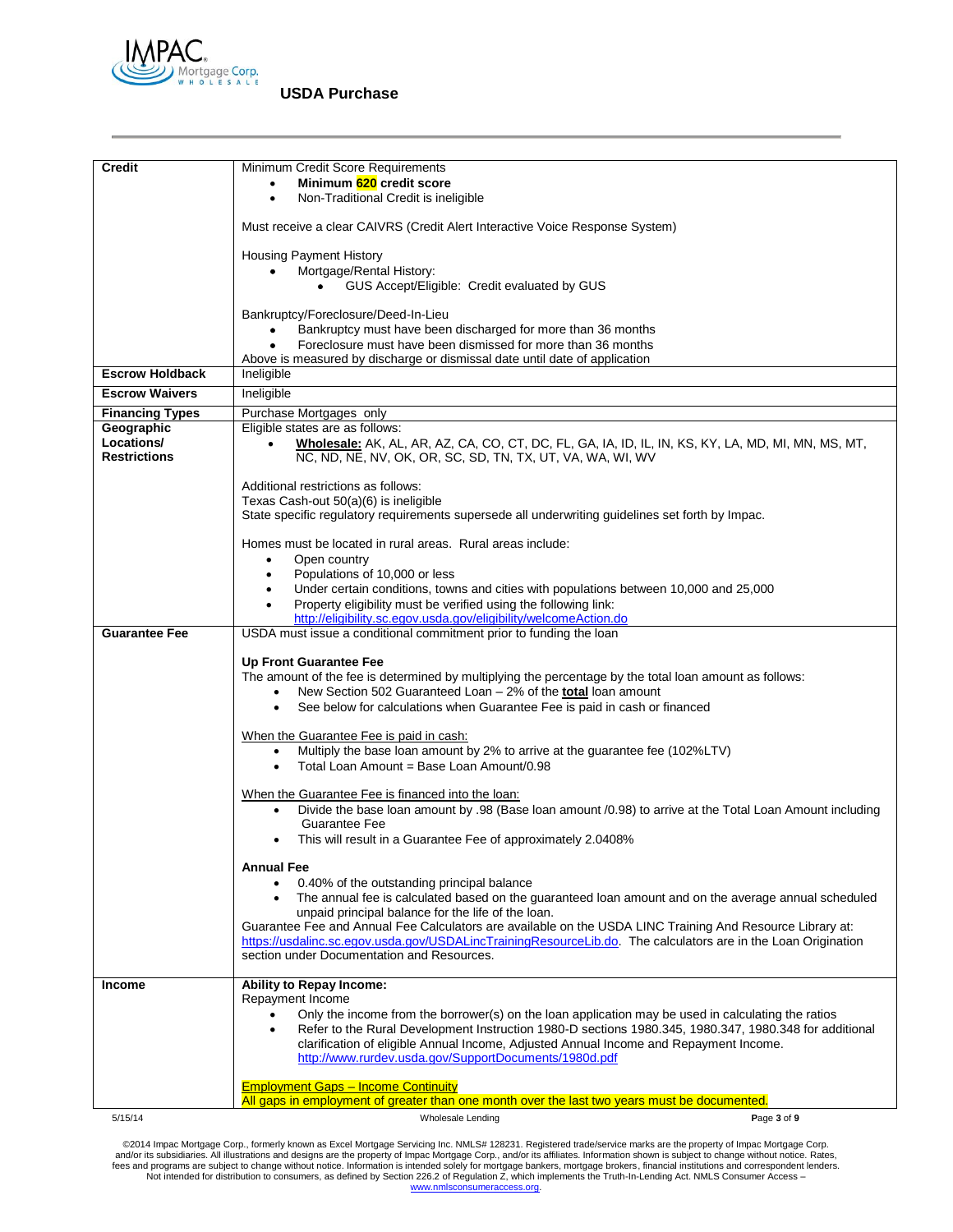

|                                                         | Form 4506-T                                                        | 4506T must be signed and processed prior to closing.<br>form has been processed                                                                                                                                                                                                                         | • A new 4506-T is required to be signed with closing docs package as well as at application even when the                                                                                                                                                                                                                                                                                                                                               |
|---------------------------------------------------------|--------------------------------------------------------------------|---------------------------------------------------------------------------------------------------------------------------------------------------------------------------------------------------------------------------------------------------------------------------------------------------------|---------------------------------------------------------------------------------------------------------------------------------------------------------------------------------------------------------------------------------------------------------------------------------------------------------------------------------------------------------------------------------------------------------------------------------------------------------|
|                                                         | bracket                                                            | Installment Debt - Include all installment debts greater than 6 months<br>Primary Income - 2 year history required<br>Self-employment - 2 years of 1040s and P&L required<br>Alimony/Child Support - 1 year history, with proof of 3 years continuance<br>Part-time, Over-time & Bonus - 2 year history | Disability Benefits - 1) Benefits letter required; 2) 3 years continuance; 3) Gross up based on tax bracket<br>Social Security Income Benefits - 1) Benefits letter required: 2) 3 years continuance; 3) Gross up based on tax                                                                                                                                                                                                                          |
|                                                         | <b>Program Eligibility Income</b><br>Household Income<br>$\bullet$ | area in which they are purchasing the home.<br>(Income Limits - Single Family Housing - Guaranteed)                                                                                                                                                                                                     | Income from all working adult members (age 18 or older) residing in the home must be included in the<br>household income. The total of that income cannot exceed the moderate-income limits established for the<br>Household income used to determine program eligibility is defined as Annual Income and Adjusted Annual Income<br>and can be determined by using the following link: http://eligibility.sc.egov.usda.gov/eligibility/welcomeAction.do |
| <b>Internet Links</b>                                   |                                                                    |                                                                                                                                                                                                                                                                                                         | USDA LINC Training and Resource Library: https://usdalinc.sc.egov.usda.gov/USDALincTrainingResourceLib.do                                                                                                                                                                                                                                                                                                                                               |
|                                                         |                                                                    | USDA Rural Development Administrative Notices: http://www.rurdev.usda.gov/rd-an_list.html                                                                                                                                                                                                               |                                                                                                                                                                                                                                                                                                                                                                                                                                                         |
|                                                         |                                                                    |                                                                                                                                                                                                                                                                                                         | USDA Eligibility Page (Property and Income): http://eligibility.sc.egov.usda.gov/eligibility/welcomeAction.do                                                                                                                                                                                                                                                                                                                                           |
|                                                         |                                                                    | USDA Income Limits: http://www.rurdev.usda.gov/HSF-Guar_Income_Limits.html<br>Rural Development State Websites (format) - www.rurdev.usda.gov/ (state abbreviation)<br>Example: For Washington, add WA, e.g., www.rurdev.usda.gov/wa                                                                    |                                                                                                                                                                                                                                                                                                                                                                                                                                                         |
|                                                         |                                                                    | USDA Rural Development Administrative Notices: http://www.rurdev.usda.gov/rd-an_list.html                                                                                                                                                                                                               |                                                                                                                                                                                                                                                                                                                                                                                                                                                         |
|                                                         |                                                                    |                                                                                                                                                                                                                                                                                                         | RD AN 4688 - Outbuildings and Property Eligibility: http://www.rurdev.usda.gov/SupportDocuments/an4688.pdf                                                                                                                                                                                                                                                                                                                                              |
|                                                         |                                                                    |                                                                                                                                                                                                                                                                                                         | RD AN 4702 - Lender Charges and Fees: http://www.rurdev.usda.gov/SupportDocuments/an4702.pdf                                                                                                                                                                                                                                                                                                                                                            |
|                                                         |                                                                    | RD 1980-21 (Rev. 02-13) Request for Single Family Housing Loan Guarantee:<br>http://forms.sc.egov.usda.gov/efcommon/eFileServices/eForms/RD1980-21.PDF                                                                                                                                                  |                                                                                                                                                                                                                                                                                                                                                                                                                                                         |
|                                                         |                                                                    | Underwriting and Loan Closing Documentation Matrix:                                                                                                                                                                                                                                                     | https://usdalinc.sc.egov.usda.gov/docs/rd/sfh/loanorigination/UW_Loan_Closing_Matrix_Document.pdf                                                                                                                                                                                                                                                                                                                                                       |
| <b>Limitations on Other</b><br><b>Real Estate Owned</b> |                                                                    | Borrower may not own any other real property.<br>A manufactured home that is personal property is allowed.                                                                                                                                                                                              |                                                                                                                                                                                                                                                                                                                                                                                                                                                         |
| <b>Loan Amount</b>                                      | No minimum loan amount                                             |                                                                                                                                                                                                                                                                                                         |                                                                                                                                                                                                                                                                                                                                                                                                                                                         |
| <b>Manufactured Home</b><br><b>Criteria</b>             | homes.                                                             |                                                                                                                                                                                                                                                                                                         | The following table contains overlays, clarifications, and additions to existing guidelines regarding manufactured                                                                                                                                                                                                                                                                                                                                      |
|                                                         | Appraisal                                                          | Full interior and exterior appraisal must be completed (Form 1004C)<br>subject (e.g., similar configuration and quality)<br>Distance of the comparable sales must be reasonable<br>The following are ineligible:<br>$\bullet$<br>it is ineligible<br>$\bullet$<br>price of the home is prohibited       | All comparables should be sales of manufactured homes on permanent foundation similar to<br>If the site or manufactured home is substantially non-conforming with the neighborhood<br>Creating comparable sales by combining vacant land sales with the contract purchase                                                                                                                                                                               |
|                                                         | Documentation                                                      | state requirements.<br>$\bullet$<br>foundation, and owner owns both land and MFH                                                                                                                                                                                                                        | Evidence of surrender of certificate of title or that no certificate was issued, refer to individual<br>Confirm property is legally classified and taxed as real property, on a permanent                                                                                                                                                                                                                                                               |
| 5/15/14                                                 |                                                                    | Wholesale Lending                                                                                                                                                                                                                                                                                       | Page 4 of 9                                                                                                                                                                                                                                                                                                                                                                                                                                             |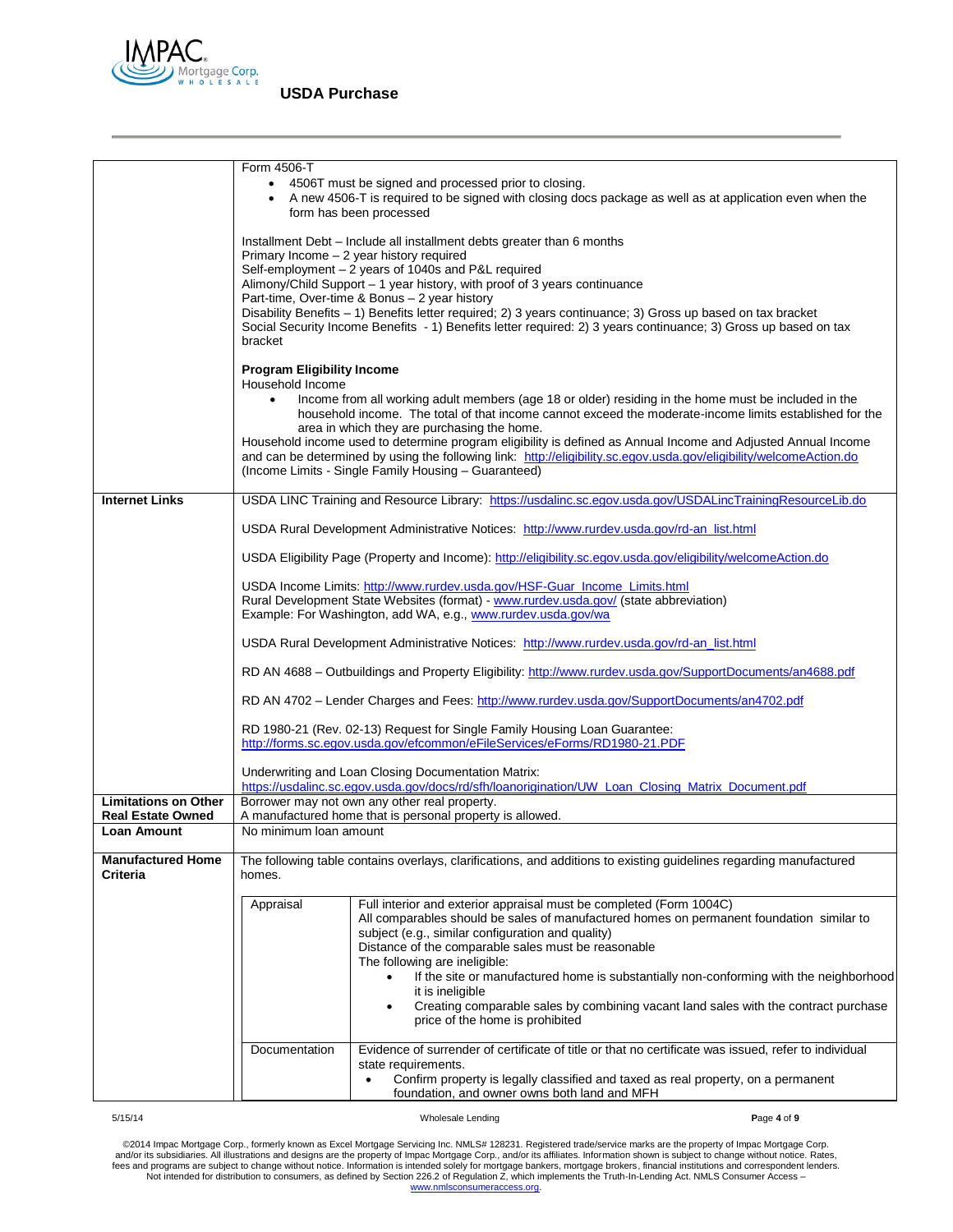

|         |                                     | ALTA Endorsement 7, 7.1, or 7.2 or any other endorsement required for manufactured<br>$\bullet$<br>homes to be treated as real property<br>Deed of Trust (or other security instrument) must include a comprehensive description of<br>$\bullet$<br>the manufactured home and the land in the property description section or on a separate<br>attached rider. The description must include the serial or VIN number for each unit/section;<br>make, model, size, and any other information required by applicable law to definitively<br>identify the manufactured home.<br>Affidavit of Affixture/Affixation – Borrower and Lender must sign and notarize<br>$\bullet$<br>acknowledging their mutual intent that the manufactured home be a permanent part of the<br>real property securing the mortgage.<br>Limited Power of Attorney pertaining to title issues and foreclosure must be signed with<br>$\bullet$<br>closing documents |
|---------|-------------------------------------|-------------------------------------------------------------------------------------------------------------------------------------------------------------------------------------------------------------------------------------------------------------------------------------------------------------------------------------------------------------------------------------------------------------------------------------------------------------------------------------------------------------------------------------------------------------------------------------------------------------------------------------------------------------------------------------------------------------------------------------------------------------------------------------------------------------------------------------------------------------------------------------------------------------------------------------------|
|         | <b>Eligible Costs</b>               | Rural Development may guarantee a loan used for the following purposes related to<br>manufactured homes when a real estate mortgage covers both the unit and the site:<br>Purchase of a new manufactured home, transportation, permanent foundation, and<br>installation costs of the manufactured home, and purchase of an eligible site if not already<br>owned by the applicant; and<br>Site development work properly completed to HUD, state and local government standards,<br>as well as, the manufacturer's requirements for installation on a permanent foundation.                                                                                                                                                                                                                                                                                                                                                              |
|         | Loan Amount                         | Loans may be guaranteed for the following purposes when the security covers both the unit and<br>the lot:<br>A new unit and related site development work on a site owned or purchased by the borrower<br>$\bullet$<br>which meets USDA guidelines, and<br>Transportation and set-up costs for a new unit<br>$\bullet$                                                                                                                                                                                                                                                                                                                                                                                                                                                                                                                                                                                                                    |
|         |                                     | Loans may not be guaranteed for:<br>An existing unit and site<br>$\bullet$<br>The purchase of a site without also financing the unit<br>$\bullet$<br>Existing debts owed by the applicant/borrower<br>A unit without an affixed certification label indicating the unit was constructed in accordance<br>$\bullet$<br>with the Federal Manufactured Home Construction and Safety Standards<br>Alteration or remodeling of the unit when the initial loan is made<br>Furniture, including movable articles of personal property such as drapes, beds, bedding,<br>$\bullet$<br>chairs, sofas, lamps, tables, televisions, radios, stereo sets, and similar items.<br>NOTE: Items such as wall-to-wall carpeting, refrigerators, ovens, ranges, clothes washers or<br>dryers, heating or cooling equipment, or similar items, may be financed.                                                                                              |
|         | <b>MFH Property</b><br>Requirements | Manufactured homes must be new, less than 12 months old, never occupied, and include the<br>site.<br>A unit is considered new if the purchase agreement is dated within 12 months of the date<br>$\bullet$<br>the unit was manufactured.<br>The date of manufacture is available on the factory installed plate on the unit.<br>New manufactured homes must be purchased from an approved dealer/contractor. The<br>local USDA Guaranteed Loan Program office can provide a list of those approved in a<br>particular state.                                                                                                                                                                                                                                                                                                                                                                                                              |
|         |                                     | Minimum 400 square feet of gross living area<br>Multi-width only, no single wide<br>The land where the manufactured home rests must be fee simple<br>The MFH must be a one-unit dwelling legally classified as real property<br>The towing hitch, wheels, and axles must be removed<br>The MFH must assume the same characteristics of a site-built housing<br>The MFH must have sufficient square footage and room dimensions to be acceptable to<br>purchasers in the subject market area<br>The MFH must be located on an all-weather accessible road                                                                                                                                                                                                                                                                                                                                                                                  |
|         |                                     | The MFH must have been built in compliance with Federal Manufactured Home Construction and<br>Safety Standards (FMHCSS) that were established June 15, 1976 as amended and in force at<br>the time the home is manufactured, and additional requirements that appear in HUD regulations<br>at 24 C.F.R. Part 3280 as evidenced by:<br>HUD Data Plate/Compliance Certificate – A paper document located on the interior of the<br>subject property that contains, among other things, the manufacturer's name and                                                                                                                                                                                                                                                                                                                                                                                                                          |
| 5/15/14 |                                     | Wholesale Lending<br>Page 5 of 9                                                                                                                                                                                                                                                                                                                                                                                                                                                                                                                                                                                                                                                                                                                                                                                                                                                                                                          |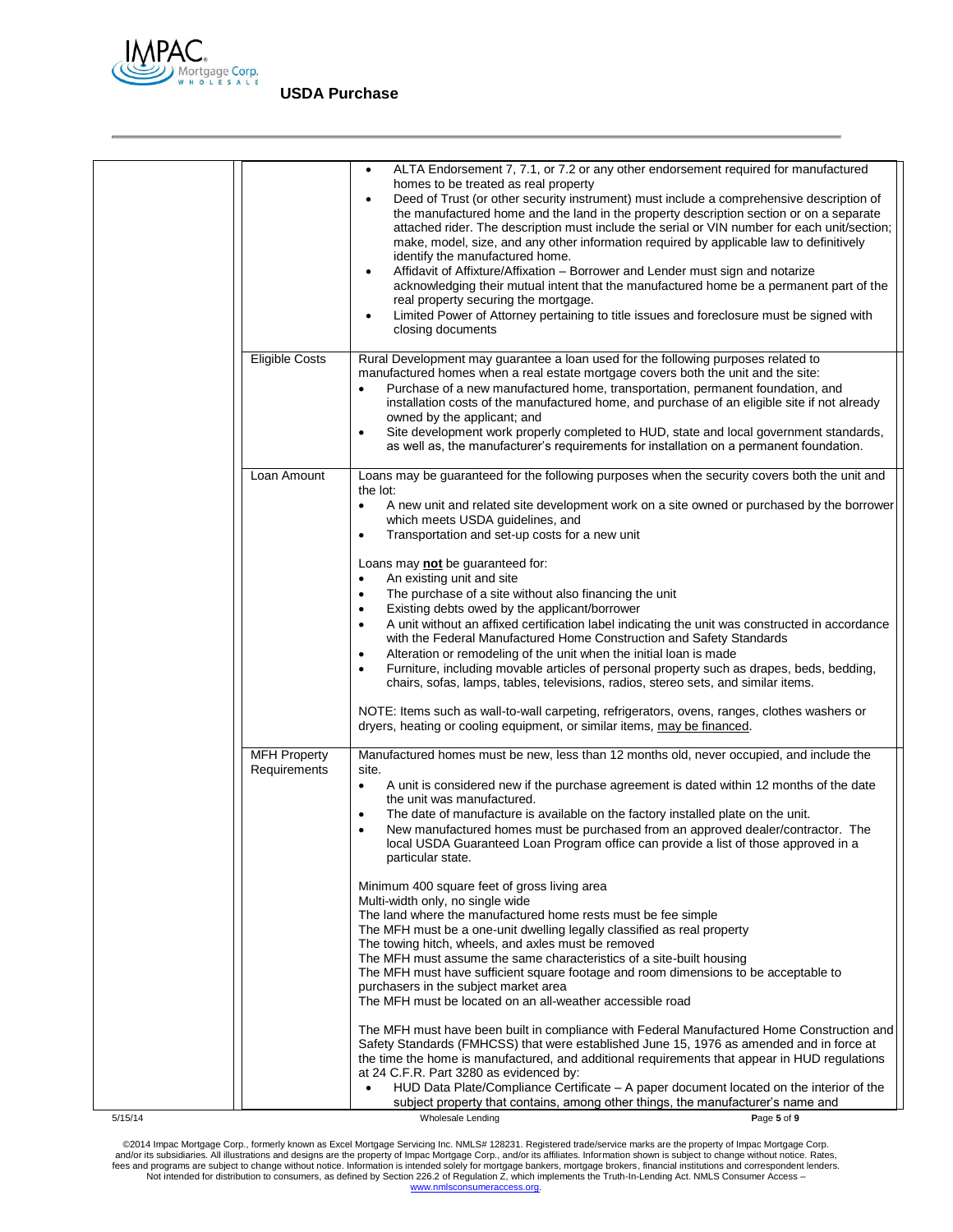

|                           | trade/model number. In addition the data plate includes pertinent information about the unit<br>including a list of factory-installed equipment; and<br>HUD Certification Label (sometimes referred to as a HUD "seal" or "tag") - A metal plate<br>$\bullet$<br>located on the exterior of each section of the home                                                       |
|---------------------------|----------------------------------------------------------------------------------------------------------------------------------------------------------------------------------------------------------------------------------------------------------------------------------------------------------------------------------------------------------------------------|
|                           | MFH unit must also be constructed in compliance with the HUD heating and cooling requirements<br>for the State in which the unit will be located. Any alterations, such as garage construction, as a<br>new unit, must comply with FMHCSS                                                                                                                                  |
|                           | The MFH unit must be properly installed on a permanent foundation according to HUD standards,<br>and the manufacturer's requirements for installation on a permanent foundation. A certification of<br>proper foundation is required.                                                                                                                                      |
|                           | The site development, installation and set-up must conform to the HUD requirements and the<br>manufacturer's requirements for a permanent installation.<br>The unit must meet or exceed the International Energy Conservation Code (IECC) in effect at the<br>time of construction.                                                                                        |
|                           | The lender must maintain documentation of construction plans and required certifications.                                                                                                                                                                                                                                                                                  |
|                           | The appraisal form 1004C must indicate evidence of both the HUD Data Place/Compliance<br>Certificate and the HUD Certification Label<br>The MFH must be attached to a permanent foundation system                                                                                                                                                                          |
|                           | The MFH must be permanently connected to the septic or sewage system<br>The MFH must be permanently connected to all necessary utilities (water, electricity, gas service,<br>etc.)                                                                                                                                                                                        |
|                           | The MFH must not have been installed or occupied previously at any other location or site (re-<br>siting)                                                                                                                                                                                                                                                                  |
|                           | Warranty requirements<br>The borrower must receive a warranty in accordance with HUD requirements for new<br>manufactured homes on permanent foundations.<br>The warranty must identify the unit by serial number.                                                                                                                                                         |
|                           | The lender and borrower must obtain certification that the manufactured home has sustained no<br>hidden damage during transportation and, if manufactured in separate sections, that the sections<br>were properly joined and sealed according to the manufacturer's specifications.<br>The lender must retain a copy of all manufacturers' warranties in the lender file. |
|                           | <b>HUD</b> requirements<br>The FMHCSS and HUD requirements may be found at<br>www.access.gpo.gov/nara/cfr/waisidx_04/24cfr3280_04.html                                                                                                                                                                                                                                     |
|                           | <b>Title and Lien requirements</b>                                                                                                                                                                                                                                                                                                                                         |
|                           | The following conditions must be met and documented in the lender's file:<br>MFH must be secured by a perfected lien on real property consisting of the manufactured<br>$\bullet$<br>home and the land:                                                                                                                                                                    |
|                           | The MFH must be taxed as real estate as applicable under State law, including relevant<br>$\bullet$<br>statutes, regulations, and judicial decisions:                                                                                                                                                                                                                      |
|                           | The security instrument must be recorded in the land records and must identify the<br>$\bullet$<br>encumbered property as including both the home and the land;                                                                                                                                                                                                            |
|                           | If applicable state law so permits, any certificate of title to the MFH must be surrendered to<br>$\bullet$<br>the appropriate state government authority. If the certificate of title cannot be surrendered,<br>the lender must indicate its lien on the certificate;                                                                                                     |
|                           | The mortgage must be covered by a standard real property t8itle insurance policy and any<br>$\bullet$<br>other endorsement required in the applicable jurisdiction for MFH ensuring the<br>manufactured home is part of the real property that secures the loan; and                                                                                                       |
|                           | The borrower must acknowledge the unit is a fixture and part of the real estate securing the<br>$\bullet$<br>mortgage.                                                                                                                                                                                                                                                     |
| <b>USDA</b><br>References | RD Instruction 1980-D<br>3555.208 Special requirements for manufactured homes                                                                                                                                                                                                                                                                                              |
| Restrictions              | The following are ineligible:<br>$\bullet$<br>Non-traditional credit<br>$\circ$                                                                                                                                                                                                                                                                                            |
|                           | ARMs<br>$\circ$<br>High Balance loans<br>$\circ$                                                                                                                                                                                                                                                                                                                           |

5/15/14 Wholesale Lending **P**age **6** of **9**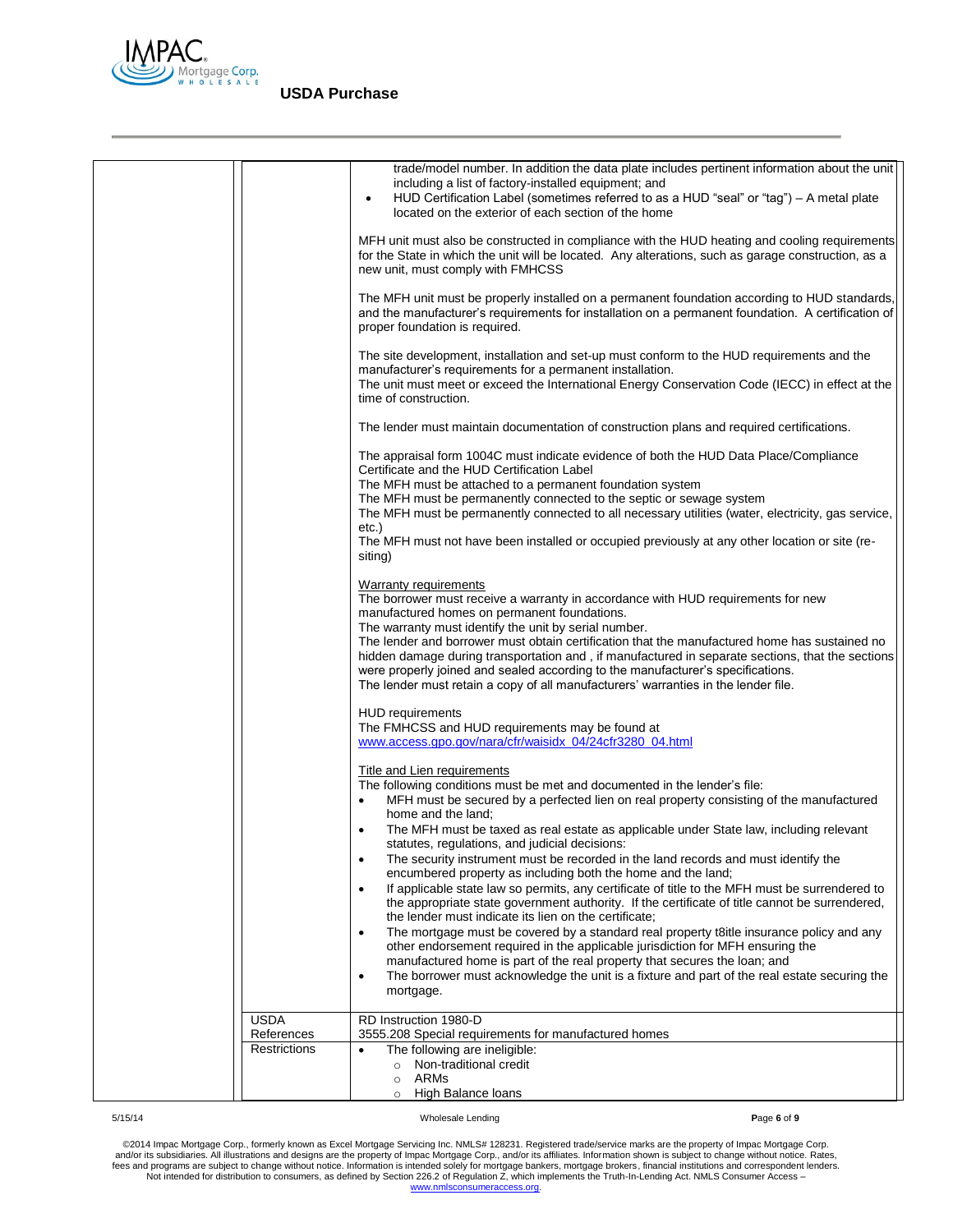

|                            | Re-siting of manufactured home<br>$\circ$<br>Single Width manufactured home<br>$\circ$                                                                                                                        |
|----------------------------|---------------------------------------------------------------------------------------------------------------------------------------------------------------------------------------------------------------|
|                            | Manufactured home in condominium project<br>$\circ$                                                                                                                                                           |
|                            | o Manufactured home on leasehold                                                                                                                                                                              |
|                            | MFH properties within SFHA (Special Flood Hazard Area) or any property that requires<br>flood insurance                                                                                                       |
|                            |                                                                                                                                                                                                               |
| <b>Mortgage Insurance</b>  | Refer to Guarantee Fee for specifics                                                                                                                                                                          |
| Occupancy                  | <b>Primary Residence</b>                                                                                                                                                                                      |
| <b>Prepayment Penalty</b>  | Ineligible                                                                                                                                                                                                    |
| Processing                 | Standard                                                                                                                                                                                                      |
| <b>Property Types</b>      | Eligible                                                                                                                                                                                                      |
|                            | 1 unit<br>$\bullet$                                                                                                                                                                                           |
|                            | SFR's<br>٠                                                                                                                                                                                                    |
|                            | <b>PUDs</b><br>$\bullet$<br>Townhouse                                                                                                                                                                         |
|                            | Modular Pre-Cut/Panelized Housing<br>$\bullet$                                                                                                                                                                |
|                            | Manufactured Housing (see separate Manufactured Home Criteria section)<br>$\bullet$                                                                                                                           |
|                            |                                                                                                                                                                                                               |
|                            | Ineligible                                                                                                                                                                                                    |
|                            | $2 - 4$ Units                                                                                                                                                                                                 |
|                            | Condominiums                                                                                                                                                                                                  |
|                            | Condo Hotels                                                                                                                                                                                                  |
|                            | Co-ops                                                                                                                                                                                                        |
|                            | Income producing farms                                                                                                                                                                                        |
|                            | Leasehold                                                                                                                                                                                                     |
|                            | Properties located within designated Coastal Barrier Resource system (CBRS) areas.                                                                                                                            |
|                            | Properties with in-ground swimming pools are ineligible - this exclusion is not applicable to PUD<br>developments with a common pool                                                                          |
|                            | Properties with resale/deed restrictions<br>٠                                                                                                                                                                 |
|                            | <b>Rehabilitation loans</b>                                                                                                                                                                                   |
|                            | Farm related property, vacant land, or properties used primarily for agricultural, farming, farm operation or                                                                                                 |
|                            | commercial enterprise are ineligible                                                                                                                                                                          |
|                            |                                                                                                                                                                                                               |
|                            | Properties with a site value exceeding 30%:                                                                                                                                                                   |
|                            | If site value is greater than 30%, USDA requires the appraiser to note that it is common for the area and                                                                                                     |
|                            | the property is not subdividable. If both of these conditions are not met, the loan is denied.                                                                                                                |
|                            | Flood and mudslide hazard area precautions:                                                                                                                                                                   |
|                            | Rural Home Loan policy is to discourage lending in designated flood and mudslide hazard areas. Loan                                                                                                           |
|                            | guarantees shall not be issued in designated flood/mudslide hazard areas unless there is no practical                                                                                                         |
|                            | alternative. (1980.318)                                                                                                                                                                                       |
|                            |                                                                                                                                                                                                               |
| <b>Qualifying Rate and</b> | Qualify at note rate                                                                                                                                                                                          |
| <b>Ratios</b>              |                                                                                                                                                                                                               |
|                            | <b>Ratios</b><br>GUS Accept/Eligible - GUS determines acceptable ratios, a waiver is not required                                                                                                             |
|                            | Manual Underwrite – 29/41 – A debt ratio waiver request with suitable compensating factors must be submitted                                                                                                  |
|                            | to USDA when ratios exceed 29/41. See AN 4729 Debt Ratio Waivers and Compensating Factors                                                                                                                     |
|                            | http://www.rurdev.usda.gov/SupportDocuments/an4729.pdf                                                                                                                                                        |
|                            | USDA will not grant waivers in excess of 32/44 ratios                                                                                                                                                         |
|                            |                                                                                                                                                                                                               |
| <b>Secondary</b>           | Ineligible                                                                                                                                                                                                    |
| <b>Financing</b>           |                                                                                                                                                                                                               |
| Special<br>Requirements/   | The Request for Single Family Housing Loan Guarantee must be completed and executed by all borrowers who will<br>be a party to the note. Multiple forms may be utilized. See Internet Links for link to form. |
| <b>Restrictions</b>        |                                                                                                                                                                                                               |
|                            | Form 4506-T must be processed prior to underwriting.                                                                                                                                                          |
|                            | A new IRS Form 4506 T is required to be signed with the closing package as well as at application even                                                                                                        |
|                            | when the form has been processed.                                                                                                                                                                             |
|                            |                                                                                                                                                                                                               |
|                            | <b>CAIVR System</b>                                                                                                                                                                                           |
|                            | Access the FHA Connection to check CAIVRS for all borrowers on the transaction: Borrowers, co-borrowers and co-<br>signors if applicable                                                                      |
|                            |                                                                                                                                                                                                               |
| 5/15/14                    | Page 7 of 9<br>Wholesale Lending                                                                                                                                                                              |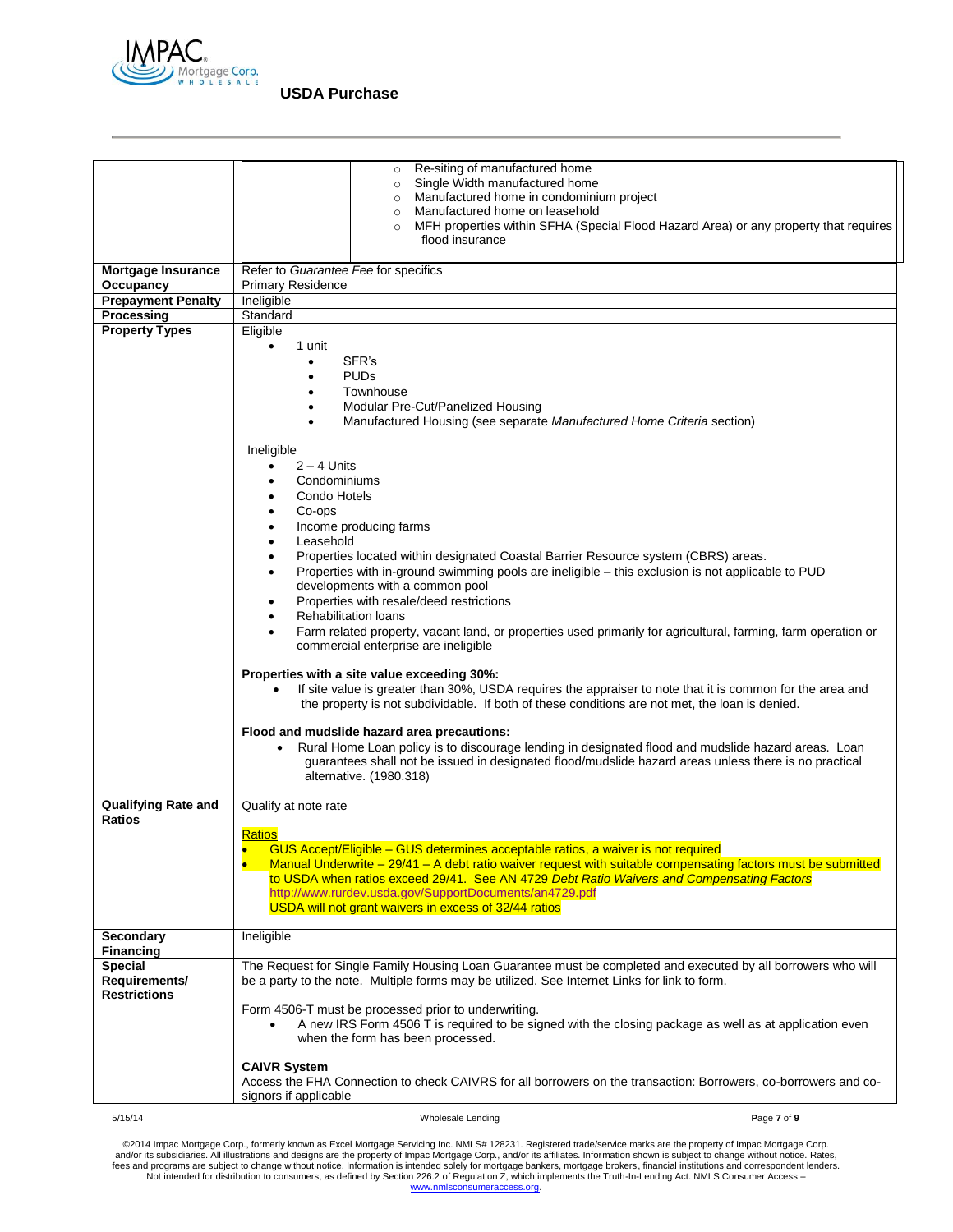

| <b>Limited Denials of Participation (LDP) List</b><br>Examine/Search the list for all parties to the transaction: all borrowers, sellers, listing and selling real estate<br>agents and loan officers. The appraiser, termite co, and all licensed professionals contracted to provide<br>mechanical certifications such as heating, plumbing, air conditioning, roofing and electrical companies<br>should also be searched |
|------------------------------------------------------------------------------------------------------------------------------------------------------------------------------------------------------------------------------------------------------------------------------------------------------------------------------------------------------------------------------------------------------------------------------|
| Government Services Administration's (GSA) Lists of Parties Excluded from Procurement or Non-                                                                                                                                                                                                                                                                                                                                |
| procurement Programs<br>Examine/Search the list for all parties to the transaction: all borrowers, sellers, listing and selling real estate<br>$\bullet$<br>agents and loan officers. The appraiser, termite co, and all licensed professionals contracted to provide<br>mechanical certifications such as heating, plumbing, air conditioning, roofing and electrical companies<br>should also be searched                  |
| Non-Purchasing Spouse in a Community Property State                                                                                                                                                                                                                                                                                                                                                                          |
| Community Property States are as follows.<br>Arizona<br>$\bullet$                                                                                                                                                                                                                                                                                                                                                            |
| California<br>$\bullet$                                                                                                                                                                                                                                                                                                                                                                                                      |
| Idaho<br>$\bullet$                                                                                                                                                                                                                                                                                                                                                                                                           |
| Louisiana<br>$\bullet$                                                                                                                                                                                                                                                                                                                                                                                                       |
| Nevada<br>$\bullet$                                                                                                                                                                                                                                                                                                                                                                                                          |
| New Mexico<br>$\bullet$<br>Texas<br>$\bullet$                                                                                                                                                                                                                                                                                                                                                                                |
| Washington                                                                                                                                                                                                                                                                                                                                                                                                                   |
| Wisconsin                                                                                                                                                                                                                                                                                                                                                                                                                    |
| If property is located in a community property state, or the borrower resides in a community property state,                                                                                                                                                                                                                                                                                                                 |
| the following requirements apply<br>A credit report for the non-purchasing spouse is required to determine any joint or individual debts. The spouse's                                                                                                                                                                                                                                                                       |
| authorization to pull a credit report must be obtained. If the spouse refuses to provide authorization for the credit                                                                                                                                                                                                                                                                                                        |
| report, the loan must be rejected                                                                                                                                                                                                                                                                                                                                                                                            |
| Even if the non-purchasing spouse does not have a social security number, the credit reporting company<br>should verify that the non-purchasing spouse has no credit history and no public records recorded against<br>him/her.                                                                                                                                                                                              |
| Credit Company should be given non-purchasing spouse information: Name(s), address, birth date and<br>$\bullet$<br>any other significant information requested in order to do the records check.<br>The debts of the non-purchasing spouse must be considered in the qualifying ratios, except for those specifically                                                                                                        |
| excluded by state law.                                                                                                                                                                                                                                                                                                                                                                                                       |
| The greater of the monthly payment amount or 5% of the outstanding balance if minimum payment is not reflected on<br>credit report of the non-purchasing spouse must be included in the qualifying ratios.                                                                                                                                                                                                                   |
| All defaulted federal debt, open judgments and liens, including those of the non-purchasing spouse, must be satisfied<br>prior to or at closing.                                                                                                                                                                                                                                                                             |
| Disputed debts of the non-purchasing spouse need not be counted provided the file contains documentation to<br>support the dispute.                                                                                                                                                                                                                                                                                          |
| Credit history of the non-purchasing spouse should not be the basis for declining the loan.                                                                                                                                                                                                                                                                                                                                  |
| <b>Additional State Specific restrictions:</b><br>Idaho                                                                                                                                                                                                                                                                                                                                                                      |
| Married borrowers must have BOTH spouses on the loan or meet Idaho requirements for Sole and<br>$\bullet$<br>Separate applicants. If both spouses are not on the loan the file must meet all of the requirements of <b>Idaho</b><br>AN No. 1862 dated February 7, 2014 pertaining to "Sole and Separate" applicants. This is an Idaho Rural<br>Development office rule.                                                      |
| http://www.rurdev.usda.gov/SupportDocuments/ID_AN_SFH_Housing_Loans_to_Sole_and_Separate_App<br>licants.pdf                                                                                                                                                                                                                                                                                                                  |
| Wood Destroying Insects/Organism (Termite) Requirements                                                                                                                                                                                                                                                                                                                                                                      |
| All geographic areas as required by USDA, and/or:                                                                                                                                                                                                                                                                                                                                                                            |
| There is evidence of active infestation                                                                                                                                                                                                                                                                                                                                                                                      |
| It is mandated by the state or local jurisdiction<br>٠<br>It is customary to the area<br>$\bullet$                                                                                                                                                                                                                                                                                                                           |
| At lender's discretion<br>$\bullet$                                                                                                                                                                                                                                                                                                                                                                                          |

5/15/14 Wholesale Lending **P**age **8** of **9**